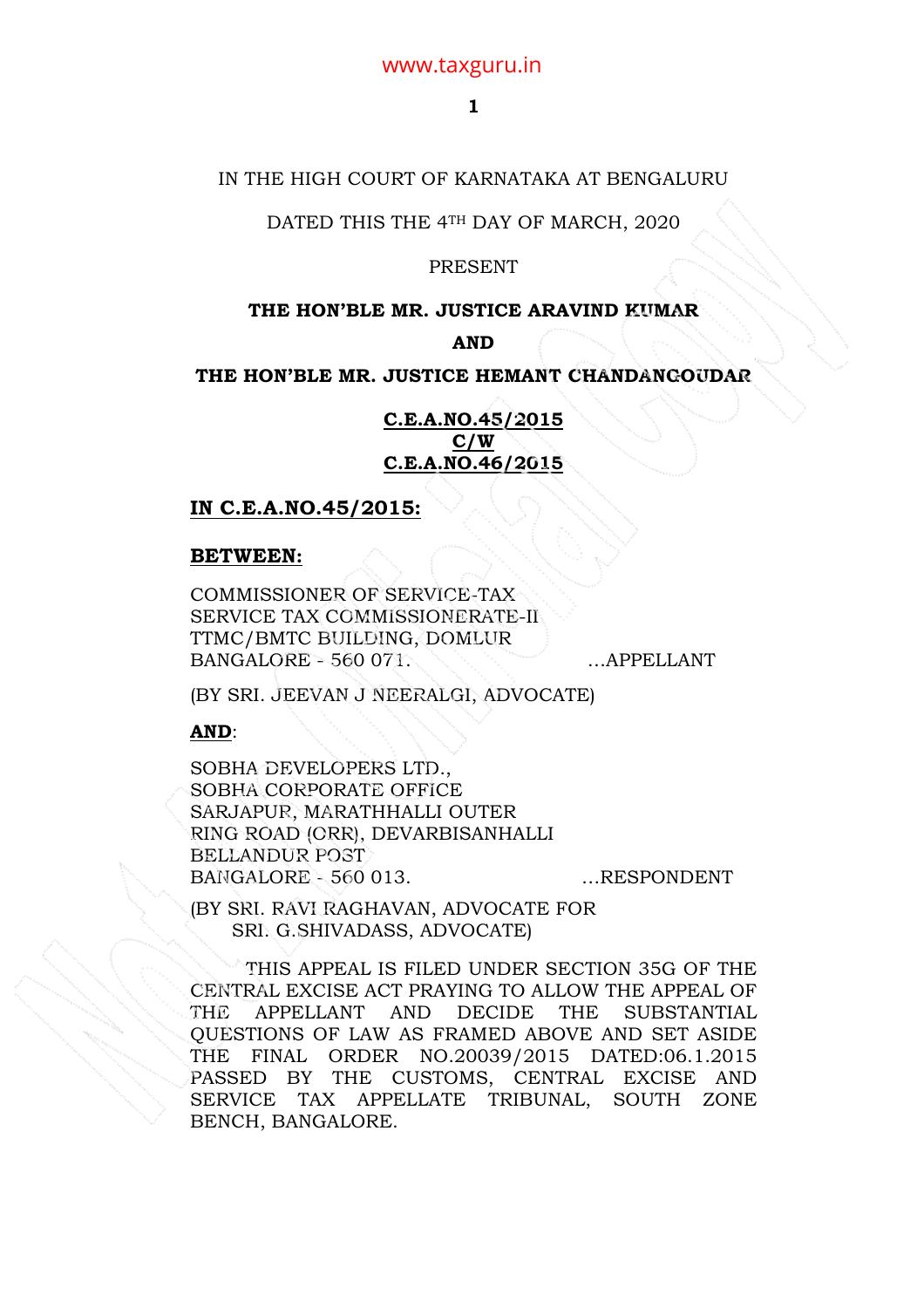# **IN C.E.A.NO.46/2015:**

### **BETWEEN:**

COMMISSIONER OF SERVICE TAX SERVICE TAX COMMISSIONERATE-II TTMC/BMTC BUILDING, DOMLUR BANGALORE - 560 071. …APPELLANT

(BY SRI. JEEVAN J NEERALGI, ADVOCATE)

### **AND:**

SOBHA DEVELOPERS LTD., SOBHA CORPORATE OFFICE SARJAPUR, MARATHAHALLI OUTER RING ROAD (ORR), DEVARBISANAHALLI BELLANDUR POST BANGALORE - 560 013. ERESPONDENT

(BY SRI. RAVI RAGHAVAN, ADVOCATE FOR SRI. G. SHIVADASS, ADVOCATE)

THIS APPEAL IS FILED UNDER SECTION 35G OF THE CENTRAL EXCISE ACT PRAYING TO ALLOW THE APPEAL OF THE APPELLANT AND DECIDE THE SUBSTANTIAL QUESTIONS OF LAW AS FRAMED ABOVE AND SET ASIDE THE FINAL ORDER NO.20303/2015 DATED:11.02.2015 PASSED BY THE CUSTOMS, CENTRAL EXCISE AND SERVICE TAX APPELLATE TRIBUNAL, SOUTH ZONE BENCH, BANGALORE.

THESE APPEALS COMING ON FOR HEARING THIS DAY, **ARAVIND KUMAR J, DELIVERED THE FOLLOWING:** 

# *JUDGMENT*

 These two appeals have been preferred by the revenue being aggrieved by the order dated 6.1.2015 and 11.02.2015 respectively, passed by the CESTAT, South Zone Bench, Bengaluru. By order dated 29.8.2018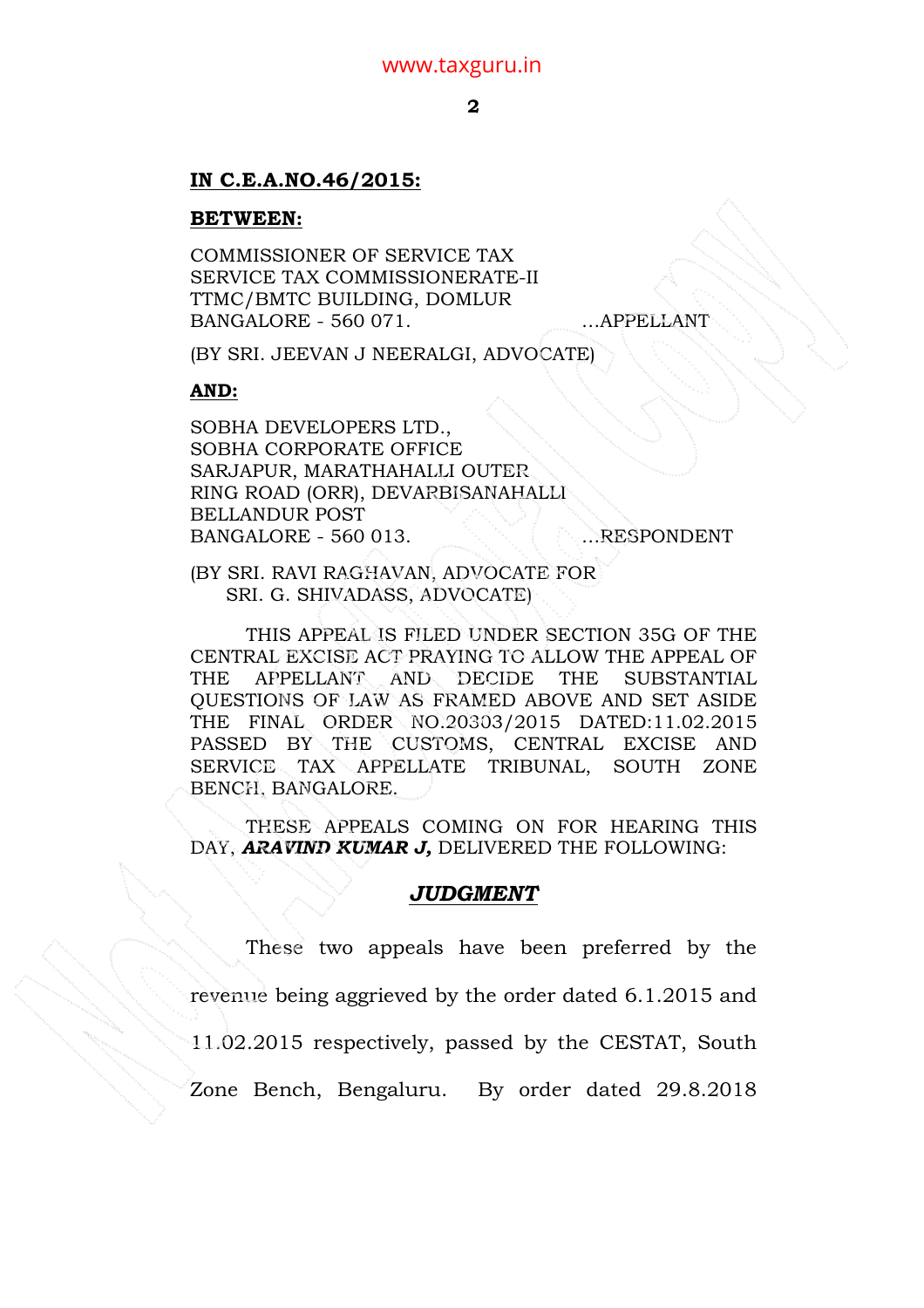appeals came to be admitted to consider the following

substantial questions of law:

- "1) Whether the principle of mutuality is applicable to services provided by the club to its members and do not amount to rendition of service from one person to another and would not be considered as taxable service for the purpose of levy of service tax?
- 2) Whether under the facts and circumstances of the case, the CESTAT is right in holding that the services are not taxable on the principle of mutuality of overriding the statutory provisions contained in Section 65(105)(zzze) and 65(25)(aa) of the Finance Act, 1994?
- 3) Whether under the facts and circumstances of the case, the activities of club amount to service provided to the members and liable for service tax?"

 2. We have heard the arguments of Sri.Jeevan J Neeralgi, learned counsel appearing for appellant and Sri. Ravi Raghavan, learned counsel appearing on behalf of Sri.G.Shivadass for respondent.

 3. Perused the impugned orders and also the orders appended to the appeal memorandums.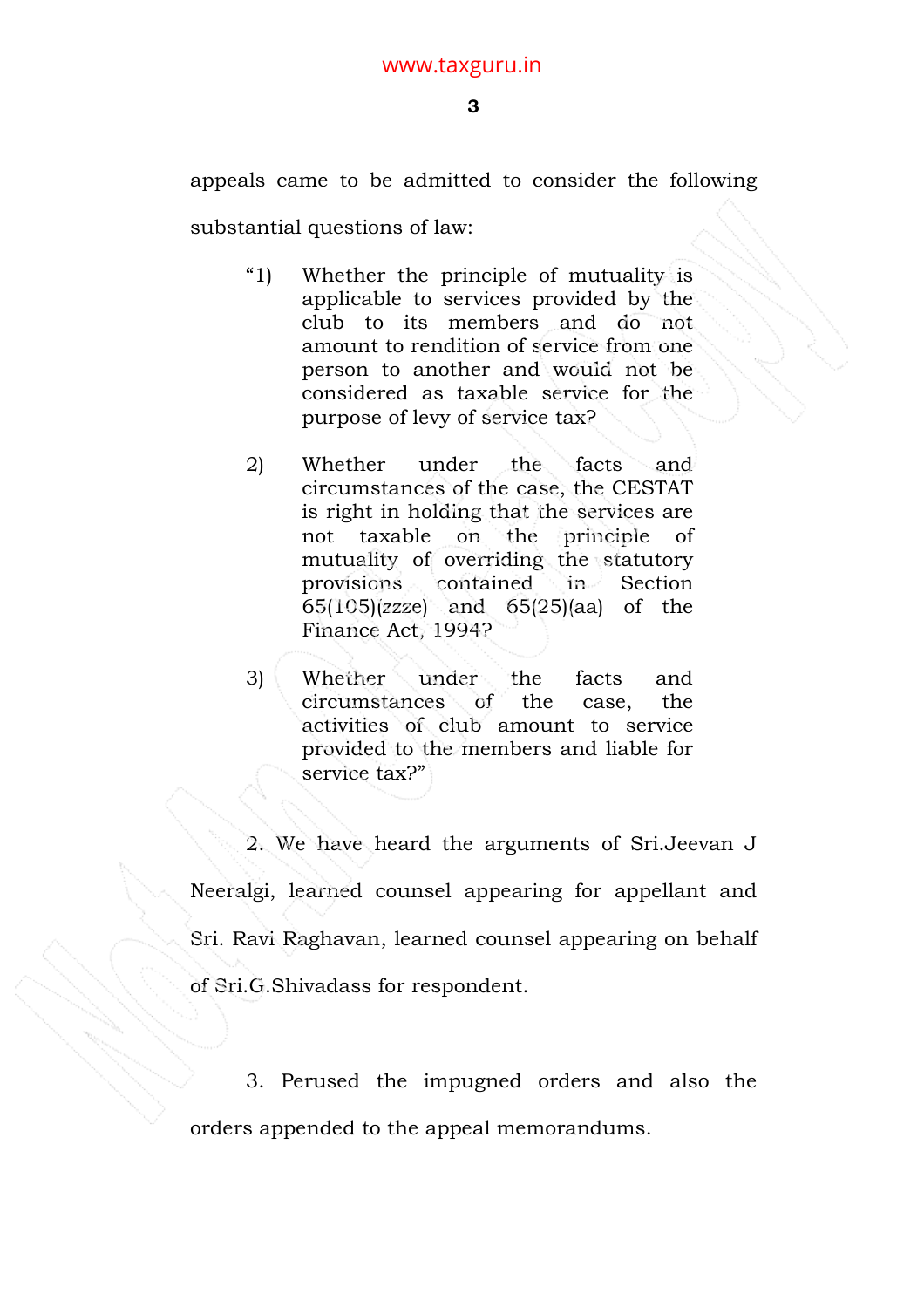**4** 

 4. Respondent herein is engaged in the business of construction of complex and roads under the category "construction of complex services and works contract service" under the Finance Act, 1994. On the ground that respondent was rendering taxable service under the category of "Club or Association Service" as defined under Section 65(105)(zzze) of the Finance Act, 1994 and liable for payment of service tax, which is said to have come to limelight during the course of audit and observations having been made that agreements entered into by the respondent with their customers for the purpose of residential apartments and certain amounts are collected as non-refundable deposits towards "Club House and Swimming Pool", show cause notices (for short SCN) dated 18.4.2012 and 20.11.2012 came to be issued to the respondent proposing to demand a sum of Rs.1,55,67,058/- and Rs.1,09,770/- relevant to the period 2006-2011 and April 2011-March 2012 respectively. The Adjudicating Authority, after considering the reply filed to the SCN thereof by the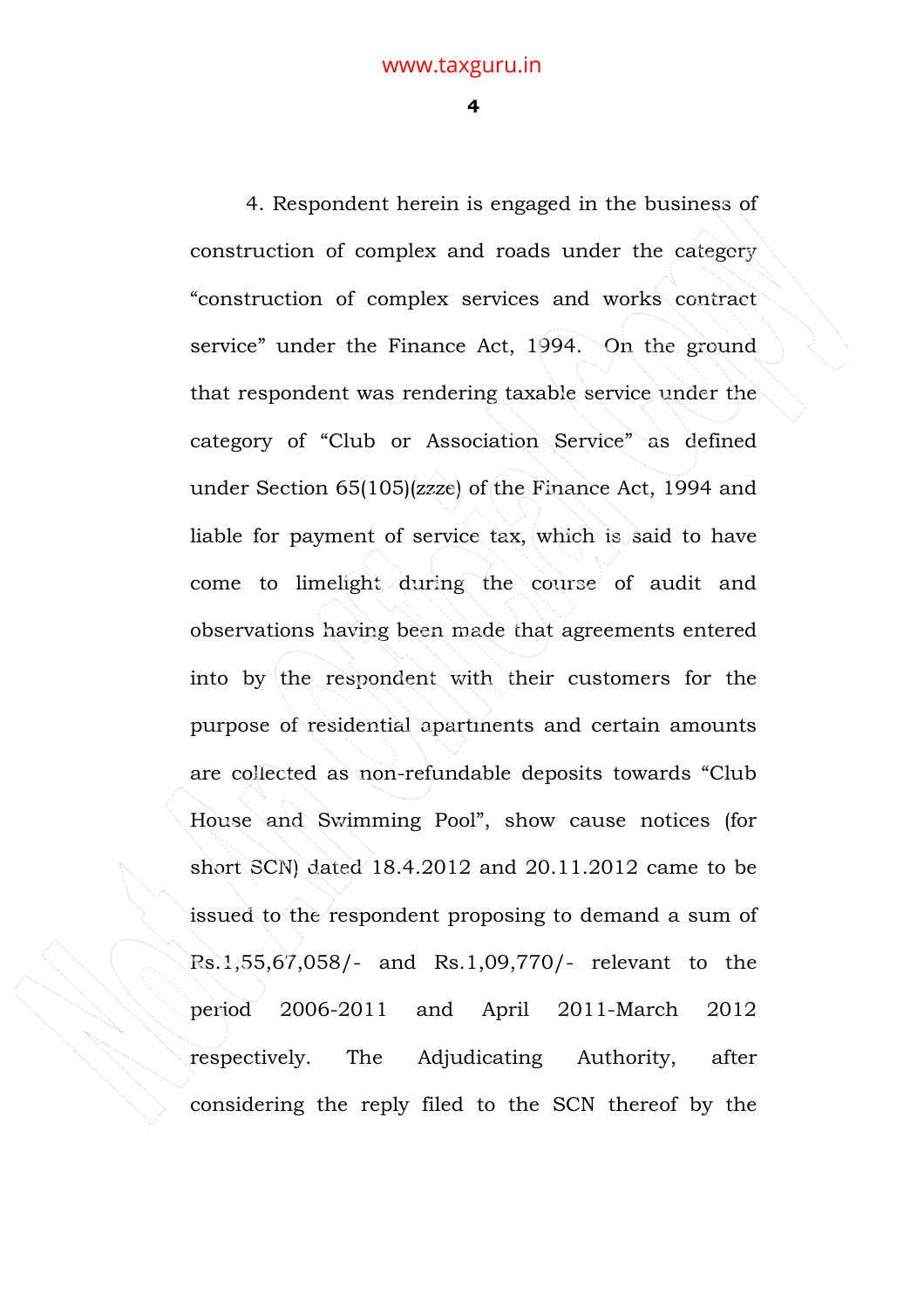**5** 

respondent, by orders dated 20.5.2013 and 25.10.2013, confirmed the demand made in the show cause notice. Appeals filed against said orders before CESTAT came to be accepted and were allowed by orders dated 6.1.2015 and 11.2.2015 respectively, on the ground that the issue as to whether the services provided by a club to its members are liable to service tax under the category "Club or Association Service" was no more *res integra,* in the light of the decisions rendered by Jarkhand and Gujarat High Courts, which had been followed by the Tribunal in M/s. Enchanted Woods Club Ltd., Vs. CCE, Ludhiana reported in 2014-TIOL-849-CESTAT-DEL.

 5. Sri.Jeevan.J.Neeralgi, learned counsel appearing for the appellant would vehemently contend that CESTAT had failed to appreciate that clubs are either incorporated under the Companies Act or registered under the Societies Registration Act, which would constitute separate legal entity or in other words, having a separate legal identity from its members and therefore, doctrine of mutuality between the members and clubs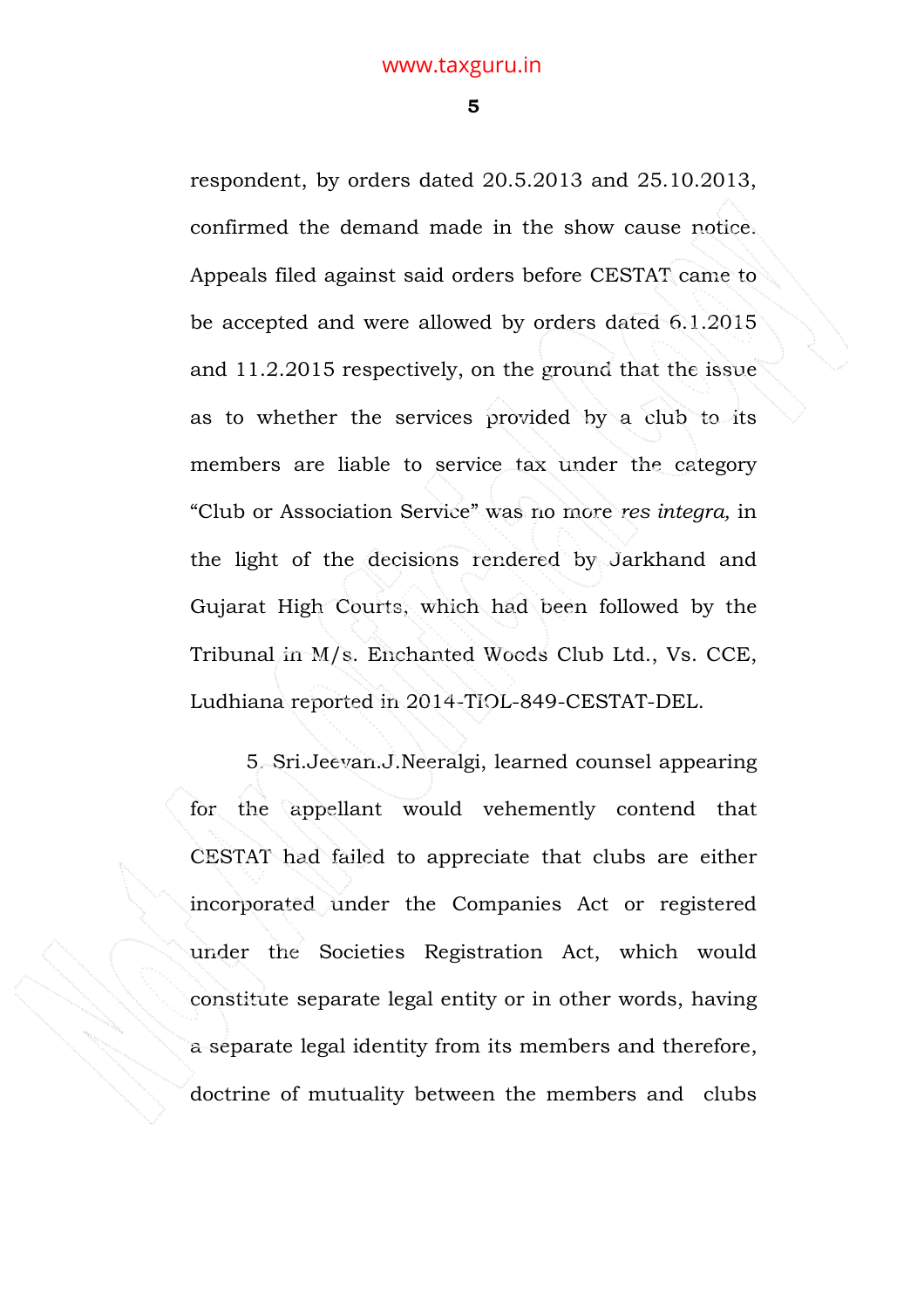**6** 

bears no significance in the context of taxable service provided by clubs and association and *vis a vis* to its members. Hence, he prays for substantial questions of law formulated hereinabove being answered in favour of the revenue.

 6. Per-contra, Sri.Ravi Raghavan, learned counsel for respondent would support the order passed by the Tribunal by placing reliance on the judgment of the Apex Court in the case of STATE OF WEST BENGAL VS. CALCUTTA CLUB LIMITED in Civil Appeal No.4184/2009 and other connected matters reported in 2019 SCC ONLINE SC 1291. Hence, he prays for answering the substantial questions of law in favour of the assessee i.e., respondent and against the revenue.

 7. Having heard the learned Advocates appearing for the parties and on perusal of the entire case papers as well as the judgment rendered by the Apex Court in the case of STATE OF WEST BENGAL VS. CALCUTTA CLUB LIMITED, we have no hesitation to arrive at the conclusion that questions of law raised in these appeals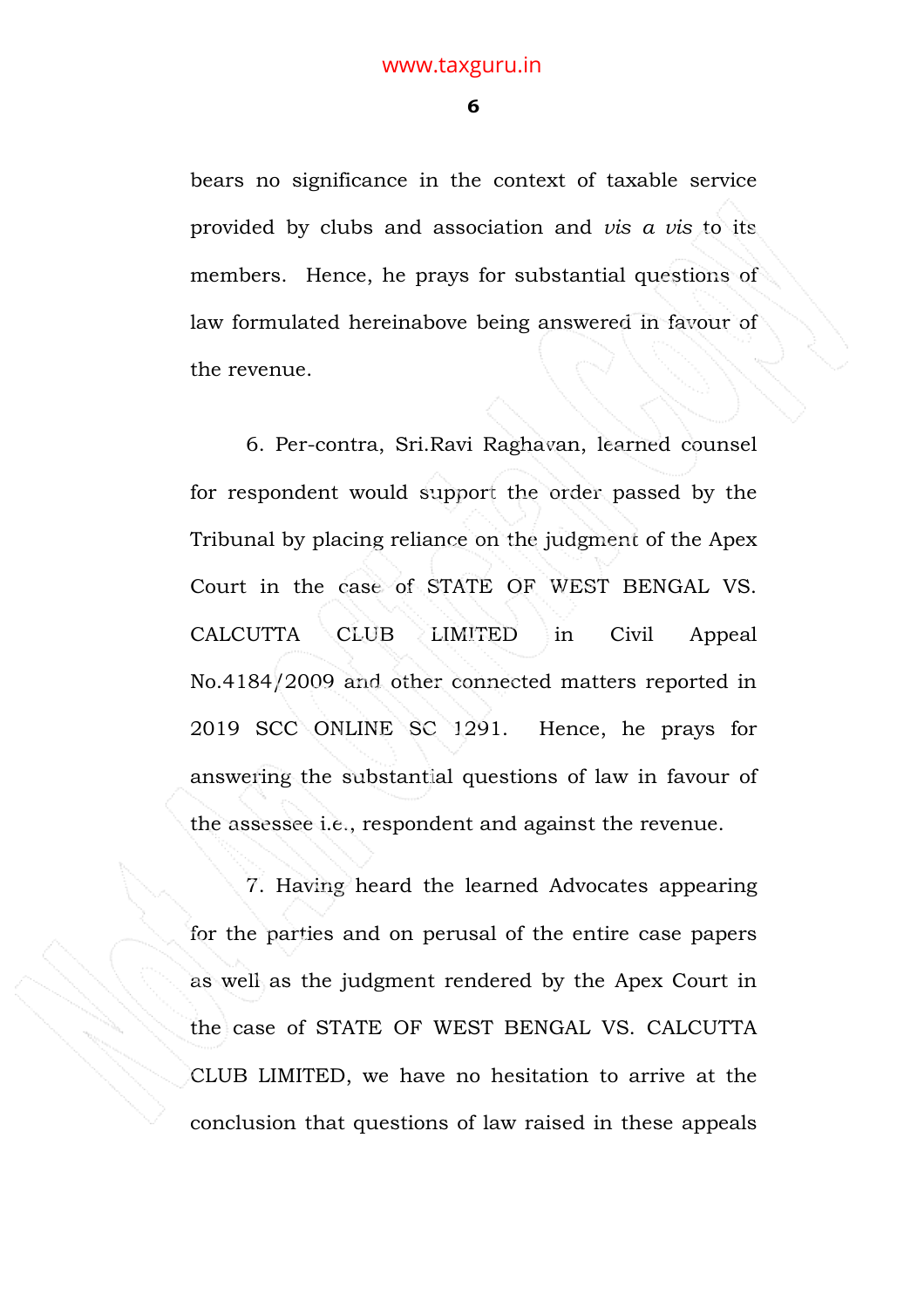is an issue, which is no more *res integra* in the light of finding recorded by the Apex Court which is to the following effect:

"81. The definition of "club or association" contained in Section 65(25a) makes it plain that any person or body of persons providing services for a subscription or any other amount to its members would be within the tax net. However, what is of importance is that anybody "established or constituted" by or under any law for the time being in force, is not included. Shri Dhruv Agarwal laid great emphasis on the judgments in DALCO Engineering Private Limited v. Satish Prabhakar Padhye, (2010) 4 SCC 378 (in particular paragraphs 10, 14 and 32 thereof) and CIT, Kanpur v. Canara Bank, (2018) 9 SCC 322 (in particular paragraphs 12 and 17 therein), to the effect that a company incorporated under the Companies Act cannot be said to be "established" by that Act. What is missed, however, is the fact that a Company incorporated under the Companies Act or a cooperative society registered as a cooperative society under a State Act can certainly be said to be "constituted" under any law for the time being in force. In R.C. Mitter & Sons, Calcutta v. CIT, West Bengal, Calcutta, (1959) Supp. 2 SCR 641, this Court had occasion to construe what is meant by "constituted" under an instrument of partnership, which words occurred in Section 26A of the Income Tax Act, 1922. The Court held:

"The word "constituted" does not necessarily mean "created" or "set up",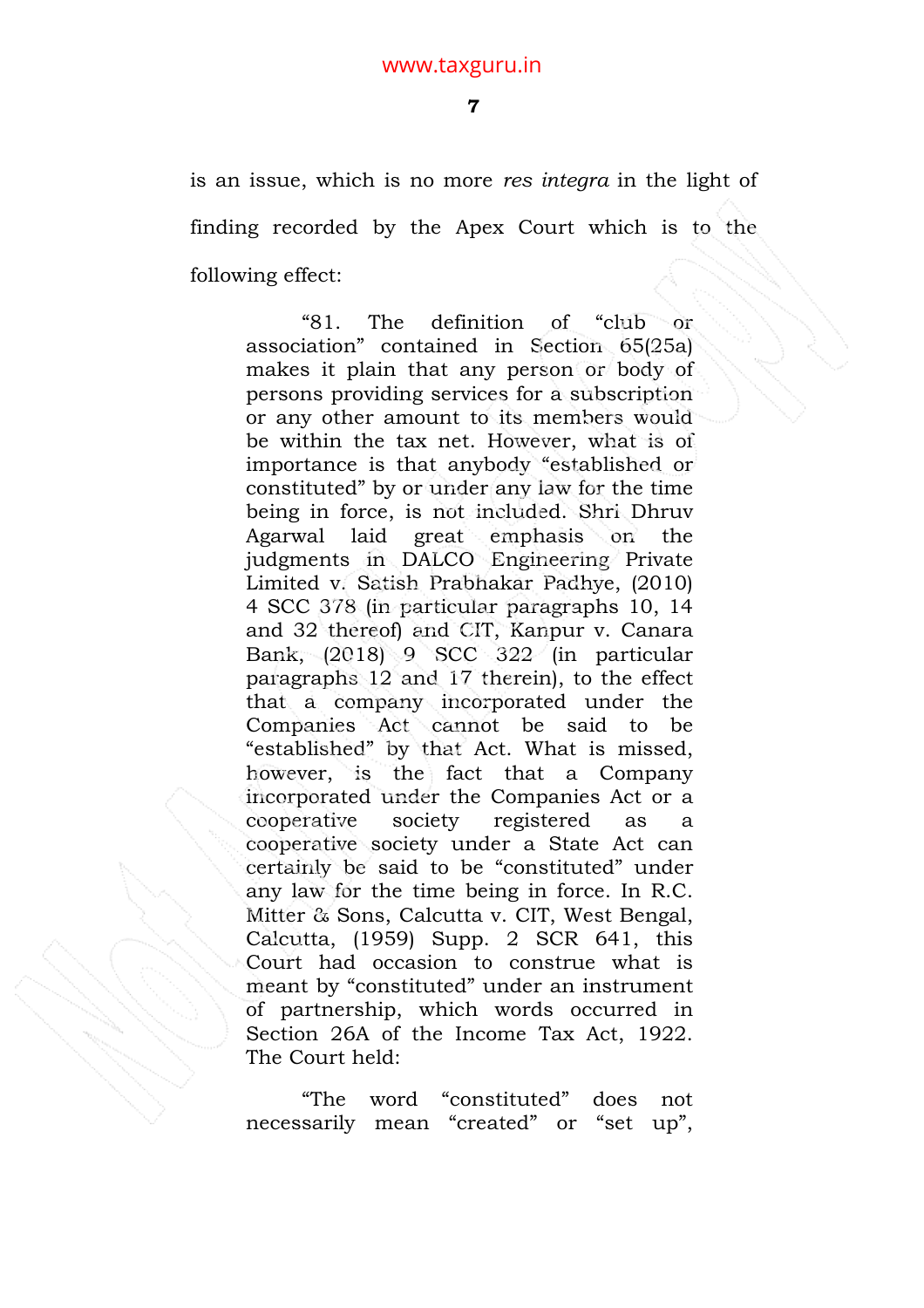though it may mean that also. It also includes the idea of clothing the agreement in a legal form. In the Oxford English Dictionary, Vol. II, at pp. 875 & 876, the word "constitute" is said to mean, inter alia, "to set up, establish, found (an institution, etc.)" and also "to give legal or official form or shape to (an assembly, etc.)". Thus the word in its wider significance, would include both, the idea of creating or establishing, and the idea of giving a legal form to, a partnership. The Bench of the Calcutta High Court in the case of R.C. Mitter and Sons v. CIT [(1955) 28 ITR 698, 704, 705] under examination now, was not, therefore, right in restricting the word "constitute" to mean only "to create", when clearly it could also mean putting a thing in a legal shape. The Bombay High Court, therefore, in the case of Dwarkadas Khetan and Co. v. CIT [(1956) 29 ITR 903, 907], was right in holding that the section could not be restricted in its application only to a firm which had been created by an instrument of partnership, and that it could reasonably and in conformity with commercial practice, be held to apply to a firm which may have come into existence earlier by an oral agreement, but the terms and conditions of the partnership have subsequently been reduced to the form of a document. If we construe the word "constitute" in the larger sense, as indicated above, the difficulty in which the learned Chief Justice of the Calcutta High Court found himself, would be obviated inasmuch as the section would take in cases both of firms coming into existence by virtue of written documents as also those which may have initially come into existence by oral agreements, but which had subsequently been constituted under written deeds."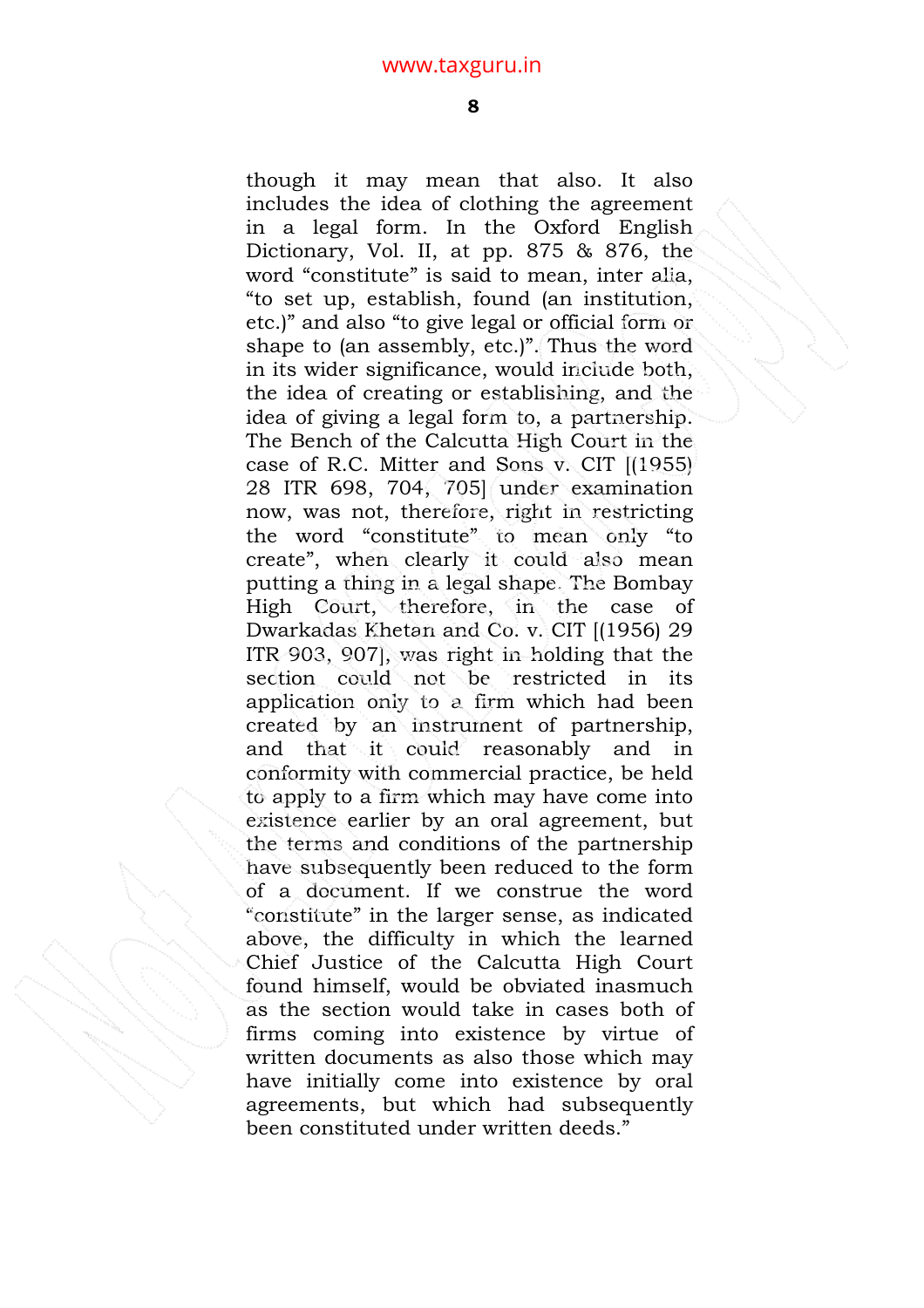82. It is, thus, clear that companies and cooperative societies which are registered under the respective Acts, can certainly be said to be constituted under those Acts. This being the case, we accept the argument on behalf of the Respondents that incorporated clubs or associations or prior to 1st July, 2012 were not included in the service tax net."

In the light of the authoritative pronouncement of Hon'ble Apex Court holding that the companies and cooperative societies which are registered under the respective Acts can be said to be constituted under those Acts and the clubs or associations incorporated prior to 1.7.2012 were not included in the service tax net, necessarily, we have to answer the substantial questions of law against the revenue and in favour of the respondent-assessee and accordingly, it is ordered.

Hence, the following:

### ORDER

(i) Appeals are dismissed by answering the substantial questions of law in favour of respondent-assessee and against appellant-revenue.